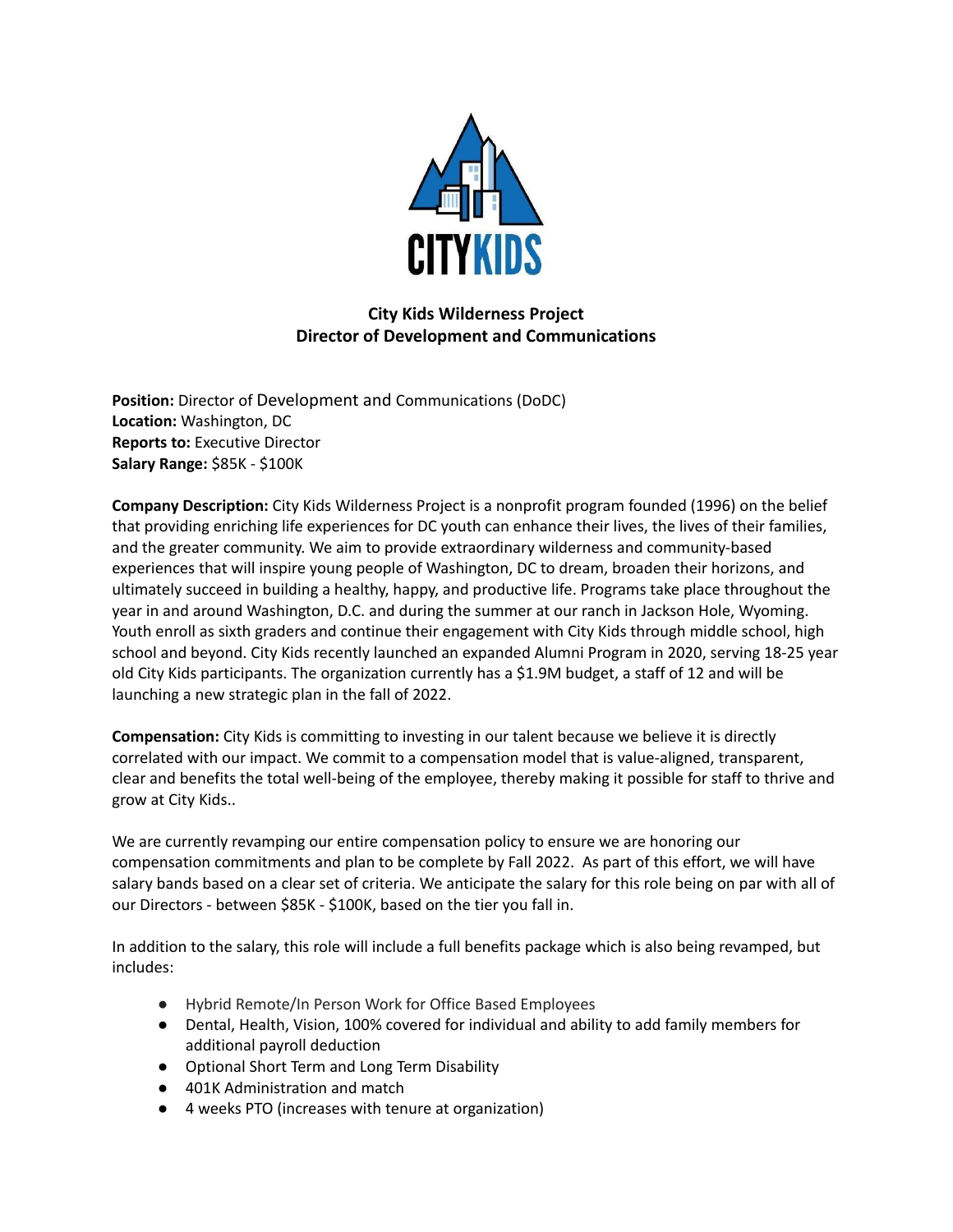- 3+ "Rest & Rejuvenation" Office Closure Days
- Jury Duty, Vaccination and Bereavement Leave
- Allotted budget for individual professional development opportunities
- Variety of rewards and recognition events and opportunities
- Outdoor Retailer Discounts

**Position Summary:** City Kids is seeking an entrepreneurial, energized, and experienced Director of Development and Communications (DoDC) to join our leadership team and lead our dedicated development team in Washington, DC. The DoDC will lead the development and communications strategy for the organization and serve as a strategic organizational thought partner for the Executive Director and the rest of the Leadership Team. They will report to the Executive Director and will manage a team of two. This role is highly strategic and tactical, requiring the ability to think big while minding all the details. The DoDC must be a natural fundraiser with a keen understanding for development strategy and how to leverage story telling to achieve organizational goals. As an essential member of the City Kids leadership team, the DoDC will help to design and communicate organization-wide strategic priorities, identify best practices, and improve internal systems aligned with City Kids Diversity, Equity, Inclusion, and Justice (DEIJ) Statement of Beliefs and values. Additionally, the DoDC plays a critical role in sharing Development and other related organizational updates to the City Kids Board of Directors and other external stakeholders.

**Qualities of Successful Candidates:** The ideal candidate is eager to take the reins of a thriving and established development team and take it to new heights. City Kids will begin implementing a brand new strategic plan in the Fall of 2022, and this position will play a lead role in the organizational implementation of the plan, specifically related to goals tied to financial sustainability over the next three years. A successful candidate will be flexible yet confident in their understanding of development and external communications. They will have an interest in communicating the story of City Kids and the youth experience in an effort to meet the revenue goals of the organization and achieve the long term goals of the strategic plan. Other qualities of a successful candidate include the ability to find joy in their everyday experience at City Kids, remain flexible, yet innovative, in their thinking and show up prepared for the task at hand.

### **Key Responsibilities:**

### **Organizational Management**

- *Organizational Management:* Play a key decision maker role in decision making processes related to all departments at the organization.
- *Leadership Team Participation:* Bring an organization-wide mindset to weekly leadership team meetings and other cross departmental conversations to help move decisions forward.
- *Program Team Collaboration:* Work closely with CKs two Program Directors to support program needs and develop cross departmental initiatives that achieve the goals of both departments and the organization at large.
- *● Implementation of DEI Priorities:* Create strategies for, and implement key tasks of, the DEI Working Group and work with the other Directors to complete them.

#### **Design, Implementation and Oversight of the Development Department**

- *Strategic Plan Implementation*: Direct the development team in managing the implementation of City Kids' strategic plan.
- *Budget Creation*: Lead the creation of the annual development and communications budget.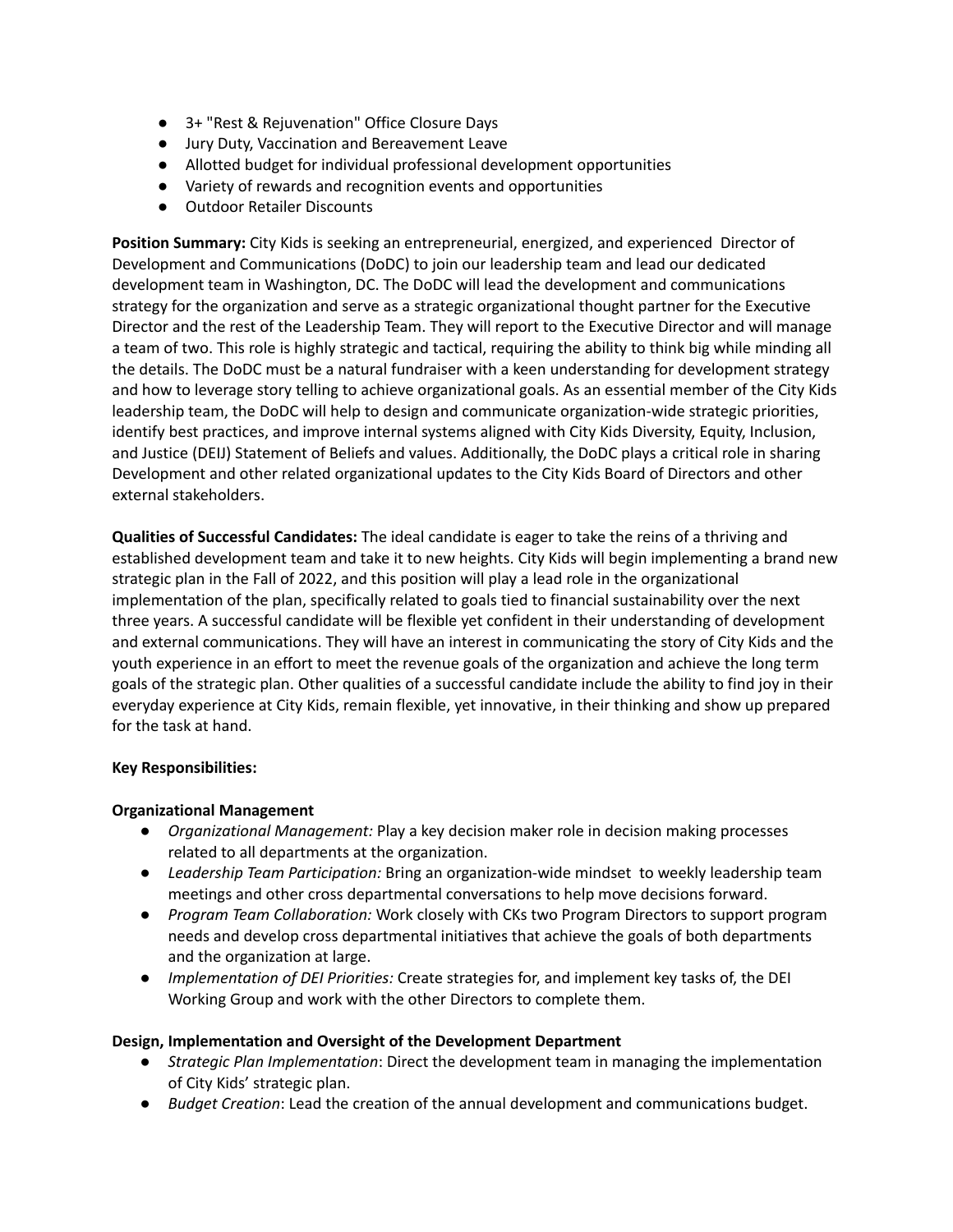Ensure adherence to budget.

- *Annual Development and Revenue Plan Creation:* Leverage Salesforce to annually create the organization's revenue strategy, and corresponding development plan, that will support the programmatic and budgetary needs of the organization and guide development activities.
- *Board of Directors*: Present departmental strategy and revenue metrics and goals to the board on a quarterly basis. Support the ED in board meeting preparation and execution. Meet and collaborate frequently with board leadership.
- *Cultivation Strategy Design*: Work with the team to design cultivation strategies and tasks for each individual and institutional donor in the CK database in an effort to successfully cultivate donors and secure organizational funding.
- *Major Donor Cultivation*: Conduct in-person cultivation of City Kids top 30 major donors (+\$5K) and work with the ED and the Development Manager to grow their giving. Work with the Development Manager to identify other current donors that should be cultivated as major donors and make efforts to grow their giving.
- *Other Individual Giving*: Manage the development team's effort to secure donations from all donors below \$5,000 through campaigns and individual donor meetings.
- *Grant Writing*: Manage, track and complete all annual grant applications and reports to City Kids foundation, corporate and government funders. Identify new sources of funding. Cultivate and grow existing partnerships through outreach and engagement.
- *Corporate Partnerships*: Manage existing partnerships with outdoor industry companies and identify new opportunities for co-branding and funding relationships.
- *Events*: Support strategy and logistics for CK events in Jackson and DC. Oversee team in their implementation.

## **Design, Implementation and Oversight of Communication Efforts**

- *Annual Report:* Lead the content creation of CK's Annual Report, the organization's leading communications tool for its programmatic goals and financial achievements. Work closely with the organization's graphic designer to ensure an accurate and up to date story on the organization is conveyed through this publication and that it is produced in a timely manner that can be used during year end fundraising.
- *Social Media*: Work organization-wide to design and implement a social media calendar that touts the organization's programmatic successes, features youth and creates a messaging stream for the organization's needs, goals and achievements.
- *Newsletters*: Support content creation for the organization's quarterly donor newsletters.
- *Media Inquiries and Press Releases*: Field incoming media inquiries and work with the program team to successfully feature the program and its youth. Create press releases regarding organizational achievements and announcements, as needed.
- *Crisis Communications*: Work closely with the leadership team, in the event of a crisis, to draft initial communications that could be shared with the necessary stakeholders and serve as a main point of contact for internal and external inquiries, including from the media.
- *Website Management*: Work with CK's contract graphic designer to update the website as needed and leverage it as a tool for development and communications.

## **Staff Management and Training**

- *Staff Management & Performance Review:* Directly supervise two dev/comms team members, and occasional consultants, to ensure that departmental goals are met. Establish and evaluate performance measures for staff and provide regular feedback / evaluations/ growth plans.
- *Positive Work Environment:* Create a motivating and rewarding environment that is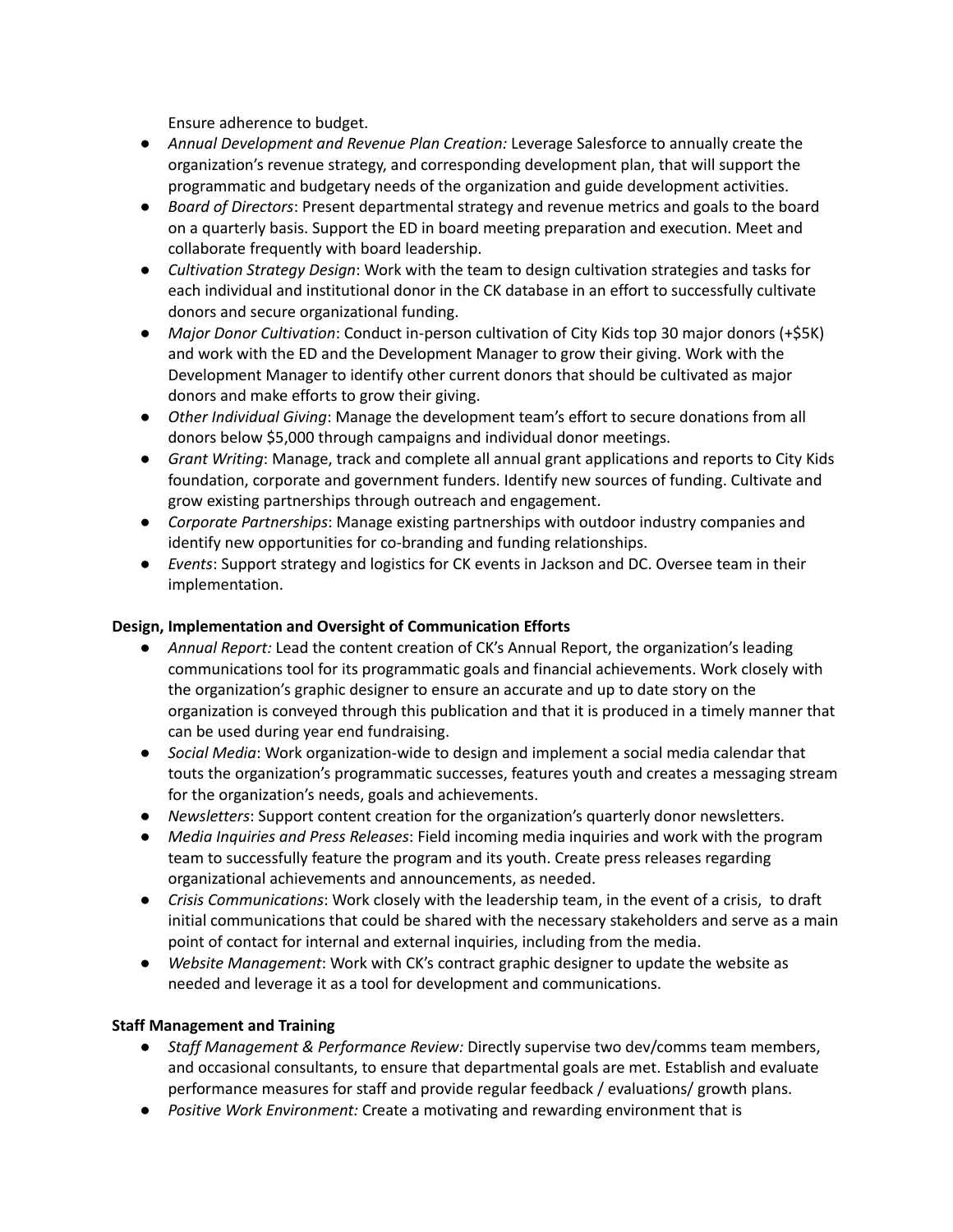youth-centered, fun, collaborative, and engaging. Maintain an internal culture that upholds our Statement of Beliefs and reflects values such as respect, experiential learning, equity, inclusion.

- *Staff Training:* Foster an environment of continuous learning and feedback. Provides training and professional development opportunities for staff. Interest and experience in growing a development and communications team and its members.
- *Hiring & Onboarding:* This position will be immediately responsible for hiring and onboarding a Development and Communications Associate, a defined position that will support development and organizational communication needs at City Kids.

### **Database and Systems Management**

- *Gift Processing and Acknowledgements*: Ensure that gift processing is timely and personalized and oversee the team's efforts to implement this activity.
- *Data Entry and Management*: Update Salesforce regularly to track outreach, revenue and cultivation strategies. Leverage Salesforce to define and drive revenue targets and ensure that data is clean and reporting correctly in the system.
- *Other Systems*: Update and leverage other departmental and organizational technology platforms including Asana, Mailchimp, and Give Lively.

### **Knowledge, Skills & Abilities (Required):**

- Deep understanding of development planning, budget creation and cultivation strategies.
- Strong metrics/data mindset for goal setting and evaluation.
- Grant writing experience.
- Experience and comfort with working with and presenting to a board of directors.
- Desire to be a thought leader and ability to guide organizational strategy.
- Ability to translate programmatic needs into budgets, proposals, presentations and donor conversations.
- Natural ability to communicate with major donors and institutional funders verbally and via email.
- Keen ability for understanding next steps and how to implement them.
- Ability to communicate with external audiences via a variety of written and verbal mediums.
- Ability to learn and leverage the City Kids voice in all modes of communication.
- Ability to work and communicate effectively with program youth and alumni.
- Experience cultivating corporate donor relationships and partnership creation and corporate and foundation research.
- Experience with designing and executing events.
- Experience fielding donor outreach and inquiries.
- Strong writing capabilities and ability to be a constant learner in terms of City Kids language and youth voice.
- Understanding of how to leverage a website to communicate with external audiences.
- Understanding of how to leverage social media and guide the organization to use it.
- Experience with Annual Report content creation and design.
- Understanding of how to leverage programmatic metrics in donor reports and other external communications.
- Experience with, and commitment to CRM- ideally Salesforce.
- Ability to appropriately manage and maintain documents and files.
- Experience overseeing gift processing and acknowledgements.
- Flexible, entrepreneurial spirit with demonstrated project management ability.
- A personal commitment to and understanding of City Kids' mission and values.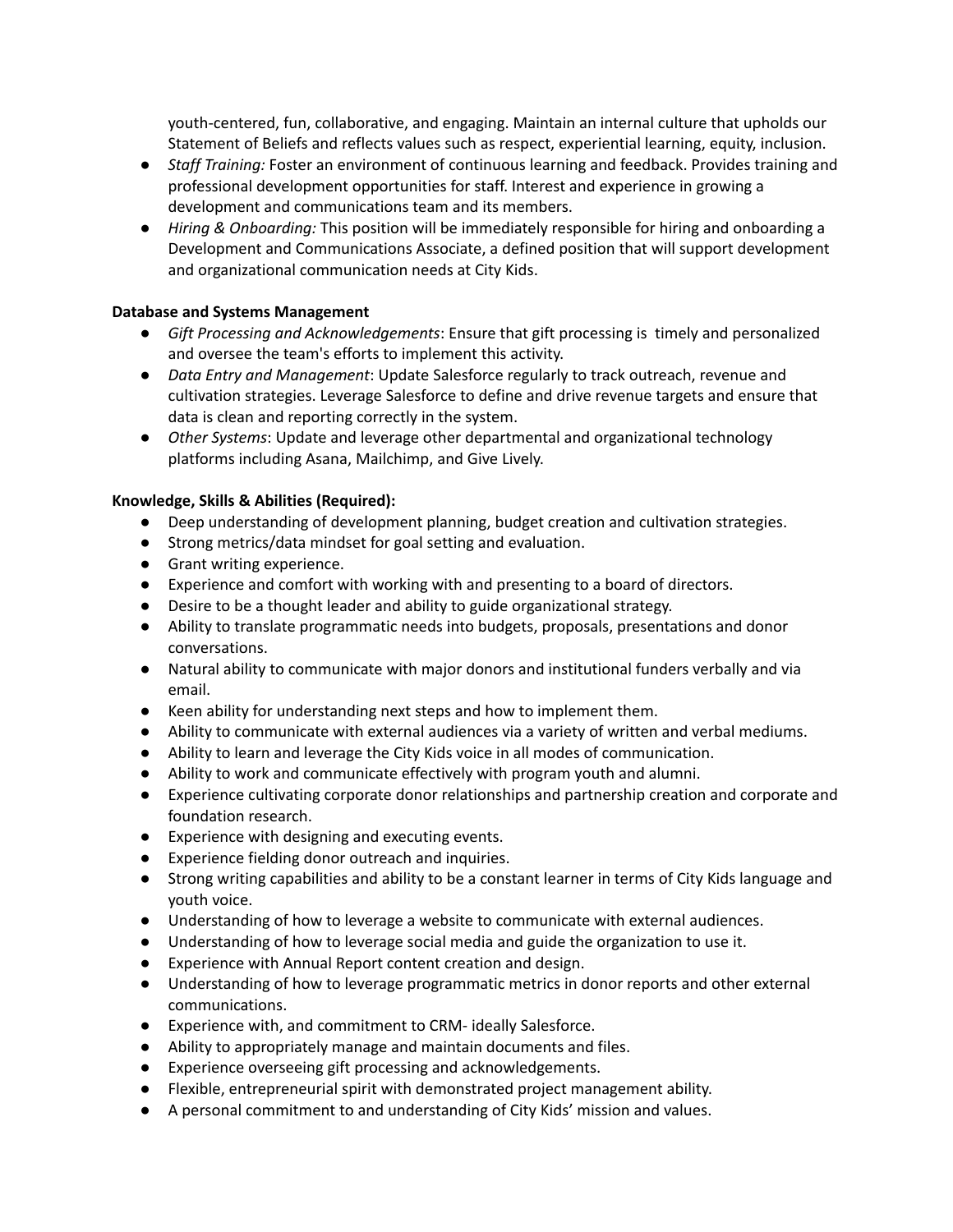- A youth-centered, fun, collaborative and creative approach and spirit to the work
- Project management skills with a determination to exceed expectations.
- Ability to communicate effectively at all levels internally and externally.
- Methodical and able to simultaneously manage a high level of detail across multiple projects.
- Ability to understand, appreciate, and interact with people from cultures or belief systems different from one's own.
- Awareness of one's own worldview, power, and privilege. An understanding of systemic and institutionalized racism and proactive approach to reverse its impact. Professional and/or personal experience in helping teams engage around Diversity, Equity, and Inclusion.

## **Experience:**

- 10 years of development and or communications experience.
- 5-7 years of experience leading a development team or process either in a nonprofit or consulting environment.
- 2-3 years of grant writing experience.
- Experience as a member of a Leadership Team.
- Experience working in a CRM database- ideally Salesforce.

## **Other Qualifications and Attributes:**

- Demonstrated capacity to work independently without close oversight, while also operating as a team player in a flexible, creative, and evolving environment.
- Passion for organizations serving youth and love of the outdoors.
- A personal commitment to and deep understanding of City Kids' mission and demonstrated skills in cultural competence and a commitment to social justice.
- Salesforce, Mailchimp, Asana, and Canva experience is a plus.
- Energetic, flexible, and able to thrive in a collaborative, evolving environment.
- Availability to work some evenings and weekends, with minimal travel in support of CKWP programs and events.
- Interest in cultivating a culture of philanthropy at an organization.
- Experience with capital campaigns.

**Work Commitment.** Ideally this candidate is based in Washington, DC, or has the ability to be present in DC for donor meetings, team building and staff management 1-2 days a week. Occasional work on weekends and evenings during the school year. Occasional availability for in-person and on-site incident response and on-call duty during DC-based programming and trips. Biannual travel to Jackson, WY for events, fundraising and summer camp exposure.

**Salary and Benefits.** Salary Range is between \$85K-\$100K. Salary commensurate with experience and position responsibilities as well as other positions at City Kids. 20 days PTO in the first year, paid holidays, rest days, employer paid medical, dental, and vision plan, access to 401K services, access to employee paid short-term disability, long-term disability, and life insurance, and on-going professional development opportunities.

**Hiring Process and Timeline.** Interested candidates should send a cover letter, resume and personal work sample (successful grant or corporate partnership proposal or development plan) to [katie@citykidsdc.org.](mailto:katie@citykidsdc.org) Please write "Director of Development and Communications" in the subject line. Only applicants who follow this process will be vetted. No direct calls please.